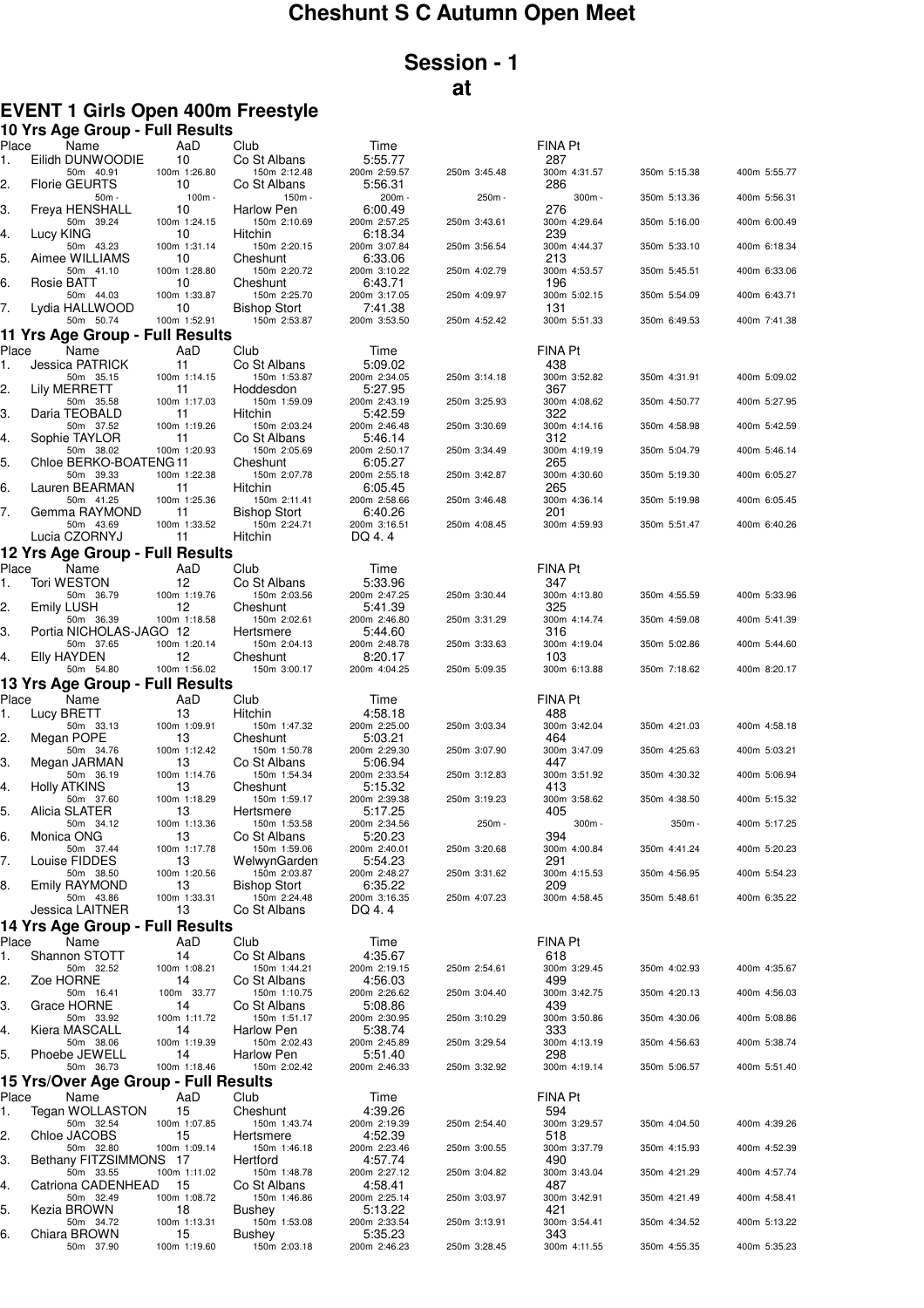#### **EVENT 2 Boys Open 400m Freestyle 10 Yrs Age Group - Full Results**

| . .<br>Place |             | waxaa xiyah<br>Name                                                  |          | י שוו ויטשונט<br>AaD | Club                            | Time                    |              | FINA Pt               |                |              |
|--------------|-------------|----------------------------------------------------------------------|----------|----------------------|---------------------------------|-------------------------|--------------|-----------------------|----------------|--------------|
| 1.           |             | Max MCAULIFFE<br>50m 36.10                                           | 10       | 100m 1:16.32         | Harlow Pen<br>150m 1:57.34      | 5:24.68<br>200m 2:38.71 | 250m 3:20.65 | 279<br>300m 4:02.67   | 350m 4:44.56   | 400m 5:24.68 |
| 2.           |             | Noah CORNWELL                                                        | 10       |                      | Hertsmere                       | 6:07.74                 |              | 192                   |                |              |
| З.           |             | 50m 39.37<br>Joshua TREWIN                                           | 10       | 100m 1:25.32         | 150m 2:10.30<br>Co St Albans    | 200m 2:58.88<br>6:16.81 | 250m 3:48.00 | 300m 4:36.18<br>178   | 350m 5:25.09   | 400m 6:07.74 |
|              |             | 50m 41.03                                                            |          | 100m 1:28.75         | 150m 2:16.89                    | 200m 3:05.55            | 250m 3:54.71 | 300m 4:44.24          | 350m 5:33.55   | 400m 6:16.81 |
| 4.           |             | Aaron PICKARD<br>50m 44.07                                           | 10       | 100m 1:35.39         | Cheshunt<br>150m 2:27.41        | 6:41.25<br>200m 3:19.33 | 250m 4:10.38 | 148<br>300m 5:02.82   | 350m 5:53.42   | 400m 6:41.25 |
|              |             | 11 Yrs Age Group - Full Results                                      |          |                      |                                 |                         |              |                       |                |              |
| Place        | Zane BATT   | Name                                                                 | 11       | AaD                  | Club                            | Time<br>5:46.92         |              | FINA Pt<br>229        |                |              |
| 1.           |             | 50m 36.82                                                            |          | 100m 1:19.98         | Cheshunt<br>150m 2:05.03        | 200m 2:50.13            | 250m 3:34.96 | 300m 4:18.16          | 350m 5:03.09   | 400m 5:46.92 |
| 2.           |             | Alexander HORNE<br>50m 38.75                                         | 11       | 100m 1:22.84         | Co St Albans<br>150m 2:08.01    | 5:51.33<br>200m 2:53.51 | 250m 3:38.79 | 220<br>300m 4:24.26   | 350m 5:09.55   | 400m 5:51.33 |
| З.           | Edward JEX  |                                                                      | 11       |                      | Co St Albans                    | 5:51.43                 |              | 220                   |                |              |
| 4.           |             | 50m 39.54<br>Matteo LO BIUNDO                                        | 11       | 100m 1:25.28         | 150m 2:10.61<br>Hitchin         | 200m 2:56.22<br>5:53.73 | 250m 3:42.04 | 300m 4:27.08<br>216   | 350m 5:10.78   | 400m 5:51.43 |
|              |             | 50m 39.58                                                            |          | 100m 1:23.05         | 150m 2:08.74                    | 200m 2:54.87            | 250m 3:40.39 | 300m 4:25.43          | 350m 5:11.13   | 400m 5:53.73 |
| 5.           |             | Thomas JARMAN<br>50m 40.49                                           | 11       | 100m 1:27.63         | Co St Albans<br>150m 2:14.77    | 6:18.04<br>200m 3:04.88 | 250m 3:54.24 | 176<br>300m 4:42.29   | 350m 5:30.82   | 400m 6:18.04 |
| 6.           |             | Dougie GRAYLING<br>50m 48.31                                         | 11       | 100m 1:46.54         | Hoddesdon<br>150m 2:47.05       | 7:48.83<br>200m 3:47.72 | 250m 5:50.52 | 92<br>300m 6:53.30    | 350m -         | 400m 7:48.83 |
|              |             | 12 Yrs Age Group - Full Results                                      |          |                      |                                 |                         |              |                       |                |              |
| Place        |             | Name                                                                 |          | AaD                  | Club                            | Time                    |              | FINA Pt               |                |              |
| 1.           |             | Joshua FOREMAN<br>50m 33.93                                          | 12       | 100m 1:12.38         | Hertsmere<br>150m 1:52.20       | 5:12.47<br>200m 2:31.87 | 250m 3:12.29 | 313<br>300m 3:53.10   | 350m 4:34.03   | 400m 5:12.47 |
| 2.           |             | Thomas CADENHEAD                                                     | 12       |                      | Co St Albans                    | 5:26.48                 |              | 274                   |                |              |
| З.           |             | 50m 35.99<br>Dominic MCCARTHY                                        | 12       | 100m 1:16.29         | 150m 1:57.42<br>Hoddesdon       | 200m 2:38.34<br>5:41.55 | 250m 3:20.27 | 300m 4:04.64<br>239   | 350m 4:47.56   | 400m 5:26.48 |
| 4.           |             | 50m 36.23<br>Kieran MCCARTHY                                         | 12       | 100m 1:19.05         | 150m 2:02.65<br>Co St Albans    | 200m 2:47.45<br>5:47.11 | 250m 3:30.78 | 300m 4:14.97<br>228   | 350m 4:59.44   | 400m 5:41.55 |
|              |             | 50m 35.91                                                            |          | 100m 1:17.82         | 150m 2:01.59                    | 200m 2:46.02            | 250m 3:31.55 | 300m 4:17.42          | 350m 5:02.90   | 400m 5:47.11 |
| 5.           |             | Benjamin WILLIAMSON 12<br>50m 37.82                                  |          | 100m 1:21.91         | Hoddesdon<br>150m 2:07.60       | 5:50.19<br>200m 2:53.72 | 250m 3:39.89 | 222<br>300m 4:25.42   | 350m 5:10.87   | 400m 5:50.19 |
| 6.           |             | <b>Terry CORNER</b>                                                  | 12       |                      | Cheshunt                        | 6:19.88                 |              | 174                   |                |              |
|              |             | 50m 42.32<br>Elliot HITCHEN                                          | 12       | 100m 1:31.37         | 150m 2:21.47<br>Co St Albans    | 200m 3:10.89<br>DQ 4.4  | 250m 3:59.28 | 300m 4:47.94          | 350m 5:36.78   | 400m 6:19.88 |
|              |             | 13 Yrs Age Group - Full Results                                      |          |                      |                                 |                         |              |                       |                |              |
| Place<br>1.  |             | Name<br>Callum WOLLASTON                                             | 13       | AaD                  | Club<br>Cheshunt                | Time<br>4:52.29         |              | FINA Pt<br>382        |                |              |
|              |             | 50m 32.27                                                            |          | 100m 1:08.66         | 150m 1:45.85                    | 200m 2:23.41            | 250m 3:00.72 | 300m 3:38.64          | 350m 4:16.17   | 400m 4:52.29 |
| 2.           |             | Thomas TOLAND<br>50m 34.47                                           | 13       | 100m 1:13.01         | Co St Albans<br>150m 1:52.45    | 5:06.42<br>200m 2:31.53 | 250m 3:11.34 | 332<br>300m 3:50.94   | 350m 4:29.71   | 400m 5:06.42 |
| З.           | Tomer AMIT  | 50m 35.39                                                            | 13       | 100m 1:14.14         | Hertsmere<br>150m 1:53.58       | 5:07.46<br>200m 2:32.51 | 250m 3:11.80 | 328<br>300m 3:51.04   | 350m 4:30.33   | 400m 5:07.46 |
| 4.           |             | Daniel MILLAR                                                        | 13       |                      | Co St Albans                    | 5:08.17                 |              | 326                   |                |              |
| 5.           |             | 50m 34.76<br>Ralph DAVIES                                            | 13       | 100m 1:13.12         | 150m 1:52.07<br>Hoddesdon       | 200m 2:31.66<br>5:14.08 | 250m 3:10.86 | 300m 3:50.76<br>308   | 350m 4:30.79   | 400m 5:08.17 |
| 6.           |             | 50m 33.32<br>Jayke SMITH                                             | 13       | 100m 1:11.25         | 150m 1:49.76<br>Hitchin         | 200m 2:30.35<br>5:19.86 | 250m 3:11.39 | 300m 3:53.30<br>292   | 350m 4:35.11   | 400m 5:14.08 |
|              |             | 50m 34.01                                                            |          | 100m 1:12.55         | 150m 1:53.10                    | 200m 2:33.25            | 250m 3:14.13 | 300m 3:56.01          | 350m 4:38.81   | 400m 5:19.86 |
|              |             | 14 Yrs Age Group - Full Results                                      |          |                      |                                 |                         |              |                       |                |              |
| 1.           |             | Place Name AaD<br>Harry JONES                                        | 14       |                      | Club<br><b>Hitchin</b>          | Time<br>4:40.05         |              | <b>FINA Pt</b><br>435 |                |              |
|              |             | 50m 31.07                                                            |          | 100m 1:05.91         | 150m 1:40.88                    | 200m 2:16.51            | 250m 2:52.41 | 300m 3:28.91          | 350m 4:05.63   | 400m 4:40.05 |
| 2.           |             | <b>Steven RAPHY</b><br>50m 32.94                                     | 14       | 100m 1:08.78         | Bishop Stort<br>150m 1:45.40    | 4:44.51<br>200m 2:22.14 | 250m 2:56.83 | 415<br>300m 3:32.93   | 350m 4:09.14   | 400m 4:44.51 |
| З.           |             | William CHARLES<br>50m 32.54                                         | 14       | 100m 1:09.62         | Hertford<br>150m 1:47.26        | 4:56.62<br>200m 2:25.01 | 250m 3:03.55 | 366<br>300m 3:42.38   | 350m 4:20.68   | 400m 4:56.62 |
| 4.           |             | James BRAKENBURY                                                     | 14       |                      | Hitchin                         | 4:58.98                 |              | 357                   |                |              |
|              |             | 50m 31.70<br>15 Yrs/Over Age Group - Full Results                    |          | 100m 1:07.83         | 150m 1:45.85                    | 200m 2:24.15            | 250m 3:02.93 | 300m 3:42.05          | 350m 4:21.32   | 400m 4:58.98 |
| Place        |             | Name                                                                 |          | AaD                  | Club                            | Time                    |              | FINA Pt               |                |              |
| 1.           |             | Kieran RAPHY<br>50m 32.60                                            | 17       | 100m 1:08.49         | Bishop Stort<br>150m 1:44.90    | 4:29.05<br>200m 2:19.41 | 250m 2:51.02 | 490<br>300m 3:23.49   | 350m 3:56.82   | 400m 4:29.05 |
| 2.           | Zhi ONG     |                                                                      | 15       |                      | Co St Albans                    | 4:34.49                 |              | 462                   |                |              |
|              |             | 50m 31.44                                                            |          | 100m 1:06.21         | 150m 1:41.73                    | 200m 2:16.41            | 250m 2:51.04 | 300m 3:25.19          | 350m 4:00.47   | 400m 4:34.49 |
|              |             | EVENT 3 Girls Open 100m Butterfly<br>10 Yrs Age Group - Full Results |          |                      |                                 |                         |              |                       |                |              |
| Place        |             | Name                                                                 |          | AaD                  | Club                            | Time                    |              | <b>FINA Pt</b>        | 50             |              |
| 1.           |             | Hannah RICHARDSON                                                    | 10       |                      | Rushmoor Ryl                    | 1:28.27                 |              | 242                   | 40.44          |              |
| 2.           |             | Laney LAWS-RANDALL 10<br>11 Yrs Age Group - Full Results             |          |                      | Hitchin                         | 1:45.66                 |              | 141                   | 49.07          |              |
| Place        |             | Name                                                                 |          | AaD                  | Club                            | Time                    |              | FINA Pt               | 50             |              |
| 1.           |             | Lily MERRETT                                                         | 11       |                      | Hoddesdon                       | 1:18.62                 |              | 343                   | 36.62          |              |
| 2.<br>3.     |             | Chloe BERKO-BOATENG11<br>Eleanor MASON                               | 11       |                      | Cheshunt<br><b>Bishop Stort</b> | 1:31.53<br>1:34.72      |              | 217<br>196            | 41.24<br>43.09 |              |
| 4.           | Lily TAYLOR |                                                                      | 11       |                      | Harlow Pen                      | 1:40.07                 |              | 166                   | 46.32          |              |
| 5.<br>6.     |             | Lucia CZORNYJ<br>Gemma RAYMOND                                       | 11<br>11 |                      | Hitchin                         | 1:44.66<br>1:58.14      |              | 145<br>101            | 48.70<br>51.32 |              |
|              |             | 12 Yrs Age Group - Full Results                                      |          |                      | Bishop Stort                    |                         |              |                       |                |              |
| Place        |             | Name                                                                 |          | AaD                  | Club                            | Time                    |              | FINA Pt               | 50             |              |
| 1.<br>2.     |             | Lauren STOTT<br>Kate HENSHALL                                        | 12<br>12 |                      | Co St Albans<br>Harlow Pen      | 1:12.58<br>1:25.70      |              | 436<br>265            | 34.20<br>38.95 |              |
| З.           |             | Natasha TAN                                                          | 12       |                      | Hertsmere                       | 1:28.20                 |              | 243                   | 39.70          |              |
| 4.           |             | Sonja LOWDON                                                         | 12       |                      | Hitchin                         | 1:29.35                 |              | 233                   | 39.69          |              |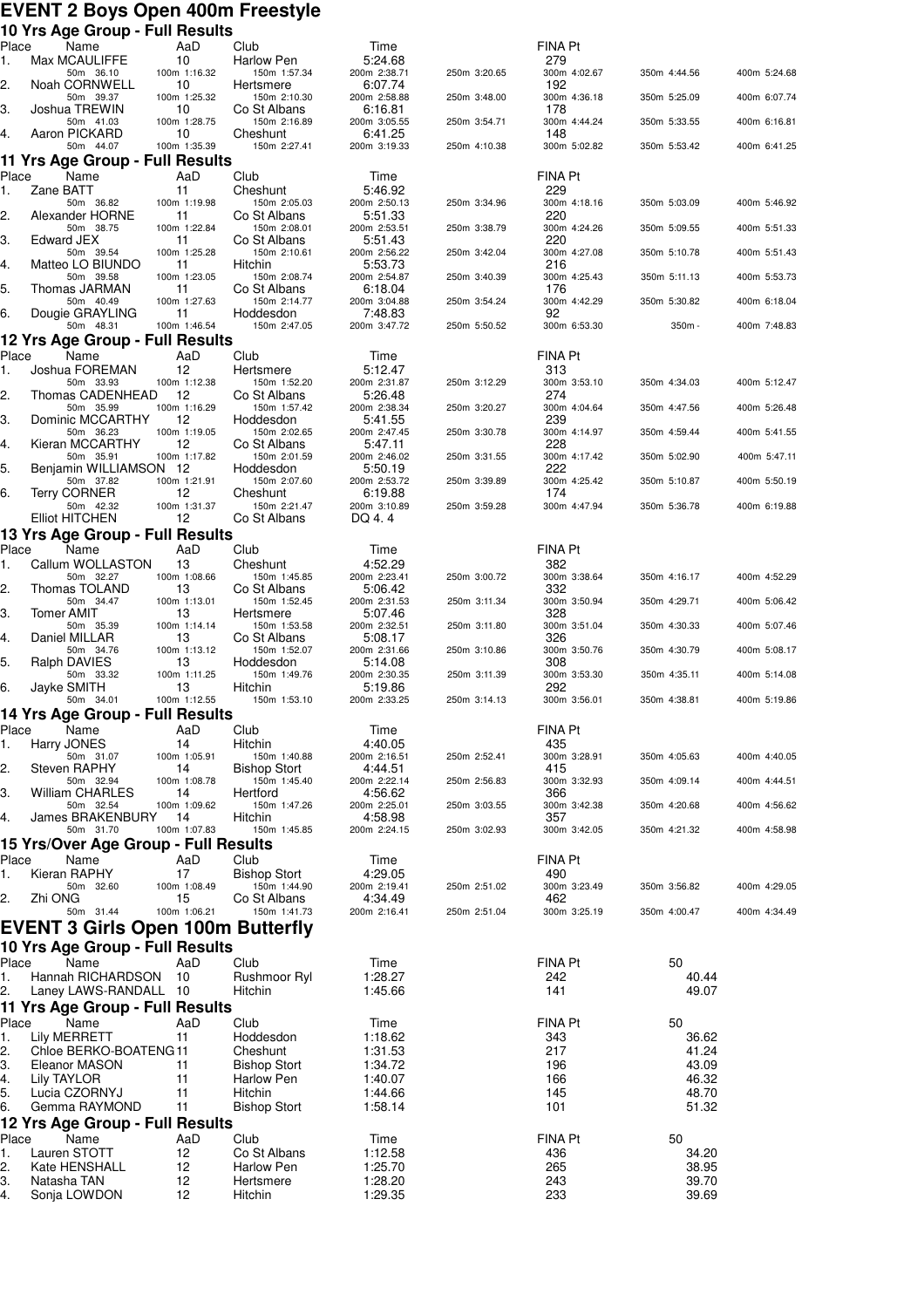|             | 13 Yrs Age Group - Full Results           |           |                                  |                    |                       |                |
|-------------|-------------------------------------------|-----------|----------------------------------|--------------------|-----------------------|----------------|
| Place<br>1. | Name<br>Megan POPE                        | AaD<br>13 | Club<br>Cheshunt                 | Time<br>1:20.63    | FINA Pt<br>318        | 50<br>35.83    |
| 2.          | <b>Courtney BURKE</b>                     | 13        | Cheshunt                         | 1:21.72            | 305                   | 36.41          |
|             | 14 Yrs Age Group - Full Results           |           |                                  |                    |                       |                |
| Place       | Name                                      | AaD       | Club                             | Time               | FINA Pt               | 50             |
| 1.<br>2.    | Olivia PAWSON<br>Caitlin MASCALL          | 14<br>14  | Cheshunt<br>Harlow Pen           | 1:11.95<br>1:21.45 | 447<br>308            | 33.23<br>38.53 |
| З.          | Emily HILLS                               | 14        | Harlow Pen                       | 1:21.75            | 305                   | 36.24          |
| 4.          | Megan SHARKEY                             | 14        | Hertford                         | 1:30.49            | 225                   | 41.23          |
|             | 15 Yrs/Over Age Group - Full Results      |           |                                  |                    |                       |                |
| Place       | Name                                      | AaD       | Club                             | Time               | FINA Pt               | 50             |
| 1.          | Ashley RANSOME                            | 19        | Hertford                         | 1:10.62            | 473                   | 32.43          |
| 2.<br>3.    | Chloe JACOBS<br>Elisha KRAMER             | 15<br>16  | Hertsmere<br>Hertsmere           | 1:12.39<br>1:14.40 | 439<br>405            | 33.97<br>34.62 |
| 4.          | Millie DONOVAN                            | 16        | Cheshunt                         | 1:17.00            | 365                   | 34.71          |
|             | EVENT 4 Boys Open 100m Butterfly          |           |                                  |                    |                       |                |
|             | 12 Yrs Age Group - Full Results           |           |                                  |                    |                       |                |
| Place       | Name                                      | AaD       | Club                             | Time               | FINA Pt               | 50             |
| 1.          | Oliver JACKSON                            | 12        | Hertford                         | 1:27.91            | 167                   | 37.92          |
| 2.          | Glenn HARRISON                            | 12        | Hitchin                          | 1:38.59            | 118                   | 42.13          |
|             | 13 Yrs Age Group - Full Results           |           |                                  |                    |                       |                |
| Place       | Name                                      | AaD       | Club                             | Time               | <b>FINA Pt</b>        | 50             |
| 1.          | Matteo TONTODONATI                        | 13        | Hoddesdon                        | 1:16.34            | 256                   | 35.45          |
|             | 14 Yrs Age Group - Full Results           |           |                                  |                    |                       |                |
| Place<br>1. | Name<br>Daniel LUSH                       | AaD<br>14 | Club<br>Cheshunt                 | Time<br>1:10.96    | <b>FINA Pt</b><br>318 | 50<br>31.89    |
| 2.          | Joel GREEN                                | 14        | Co St Albans                     | 1:15.15            | 268                   | 34.09          |
|             | 15 Yrs/Over Age Group - Full Results      |           |                                  |                    |                       |                |
| Place       | Name                                      | AaD       | Club                             | Time               | <b>FINA Pt</b>        | 50             |
| 1.          | Ben RANSOME                               | 16        | Hertford                         | 1:04.49            | 424                   | 29.65          |
| 2.          | <b>Brodie CARESS</b>                      | 16        | Hertford                         | 1:06.98            | 379                   | 30.90          |
| З.          | Martin RUSSELL-ROGER\$6                   |           | Hitchin                          | 1:10.40            | 326                   | 32.26          |
| 4.<br>5.    | <b>Patrick TARRY</b><br>Ben HUNT          | 16<br>15  | Hertford<br>Hoddesdon            | 1:12.14<br>1:12.54 | 303<br>298            | 32.13<br>32.68 |
| 6.          | Connor PORTER                             | 15        | Harlow Pen                       | 1:14.77            | 272                   | 35.04          |
|             | <b>EVENT 5 Girls Open 50m Backstroke</b>  |           |                                  |                    |                       |                |
|             | 09 Yrs Age Group - Full Results           |           |                                  |                    |                       |                |
| Place       | Name                                      | AaD       | Club                             | Time               | <b>FINA Pt</b>        |                |
| 1.          | Grace MASSINGHAM-LAMPR                    |           | <b>Bishop Stort</b>              | 46.03              | 174                   |                |
| 2.          | Rebecca MARSDEN                           | 9         | Cheshunt                         | 48.89              | 145                   |                |
| 3.          | Jasmine BRAKENBURY 9                      |           | Hitchin                          | 49.29              | 141                   |                |
| 4.          | Grace SIMISTER                            | 9         | Hertford                         | 49.43              | 140                   |                |
| 5.<br>6.    | <b>Tilly GOLDING</b><br>Georgina BARLOW   | 9<br>9    | Hertsmere<br><b>Bishop Stort</b> | 49.58<br>50.30     | 139<br>133            |                |
| 7.          | <b>Isabel HINKS</b>                       | 9         | Hoddesdon                        | 51.32              | 125                   |                |
| 8.          | Isabella GOOD                             | g         | <b>Bishop Stort</b>              | 51.33              | 125                   |                |
| 9.          | Allie FOREMAN                             | 9         | Hertsmere                        | 54.48              | 104                   |                |
| 10.<br>11.  | Imogen GILDERSLEEVE 9<br>Tara SAFAVIZADEH | 9         | Cheshunt                         | 55.75<br>57.24     | 97<br>90              |                |
| 12.         | Victoria TOWNSEND                         | 9         | Cheshunt<br>Cheshunt             | 1:02.66            | 68                    |                |
|             | 10 Yrs Age Group - Full Results           |           |                                  |                    |                       |                |
| Place       | Name                                      | AaD       | Club                             | Time               | FINA Pt               |                |
| 1.          | Millie FIELDS                             | 10        | <b>Bishop Stort</b>              | 38.19              | 304                   |                |
| 2.          | <b>Florie GEURTS</b>                      | 10        | Co St Albans                     | 38.60              | 295                   |                |
| З.          | <b>Charlotte WATTS</b>                    | 10        | Larkfield                        | 38.79              | 290                   |                |
| 4.<br>5.    | Lucy HINKS<br>Eilidh DUNWOODIE            | 10<br>10  | Hoddesdon<br>Co St Albans        | 38.97<br>40.37     | 286<br>258            |                |
| 6.          | <b>Isabelle GODFREY</b>                   | 10        | Co St Albans                     | 41.25              | 241                   |                |
| 7.          | Hannah RICHARDSON                         | 10        | Rushmoor Ryl                     | 41.82              | 232                   |                |
| 8.          | Grace CARNELL                             | 10        | Bushey                           | 42.13              | 226                   |                |
| 9.          | Jessica ROBERTSON                         | 10        | Co St Albans                     | 42.44              | 222                   |                |
| 10.<br>11.  | Ellie HOLLISS<br>Lucy KING                | 10<br>10  | Co St Albans<br>Hitchin          | 42.59<br>43.56     | 219<br>205            |                |
| 12.         | Ela NORTON                                | 10        | Cheshunt                         | 46.89              | 164                   |                |
| 13.         | Martha BRODERICK                          | 10        | <b>Bishop Stort</b>              | 47.19              | 161                   |                |
| 14.         | Rosie BATT                                | 10        | Cheshunt                         | 48.44              | 149                   |                |
| 15.         | Emily MOORE                               | 10        | Hertford                         | 48.53              | 148                   |                |
| 16.<br>17.  | Olivia MATFIELD<br>Katherine RAYFIELD     | 10<br>10  | Hitchin<br>Ware                  | 50.74<br>51.00     | 129<br>127            |                |
| 18.         | Laney LAWS-RANDALL                        | 10        | Hitchin                          | 52.65              | 116                   |                |
| 19.         | Lillyrose JORDAN                          | 10        | Cheshunt                         | 54.44              | 105                   |                |
| 20.         | Evie BROWN                                | 10        | Cheshunt                         | 54.62              | 104                   |                |
|             | Lydia HALLWOOD                            | 10        | Bishop Stort                     | DQ 6.2             |                       |                |
|             | 11 Yrs Age Group - Full Results           |           |                                  |                    |                       |                |
| Place       | Name                                      | AaD<br>11 | Club                             | Time               | FINA Pt               |                |
| 1.<br>2.    | Lily MERRETT<br>Amy BISHOP                | 11        | Hoddesdon<br>Hoddesdon           | 37.89<br>38.49     | 312<br>297            |                |
| З.          | Lily TAYLOR                               | 11        | Harlow Pen                       | 39.34              | 278                   |                |
| 4.          | Hannah VOGEL                              | 11        | Hertsmere                        | 39.72              | 270                   |                |
| 5.          | Chloe BERKO-BOATENG11                     |           | Cheshunt                         | 40.17              | 261                   |                |
| 6.          | Katie BARDER                              | 11        | Co St Albans                     | 40.69              | 251                   |                |
| 7.<br>8.    | Chloe LAVIN<br>Phi-Khanh BUINGOC          | 11<br>11  | Co St Albans<br>Hertford         | 40.82<br>41.20     | 249<br>242            |                |
| 9.          | Hannah NEWMAN                             | 11        | Hertsmere                        | 41.28              | 241                   |                |
| 10.         | Tegan CROYDON                             | 11        | <b>Bishop Stort</b>              | 42.08              | 227                   |                |
| 11.         | Lauren PARSONS                            | 11        | Hertford                         | 42.81              | 216                   |                |
| 12.         | Abigail RYMER                             | 11        | Hertford                         | 44.17              | 196                   |                |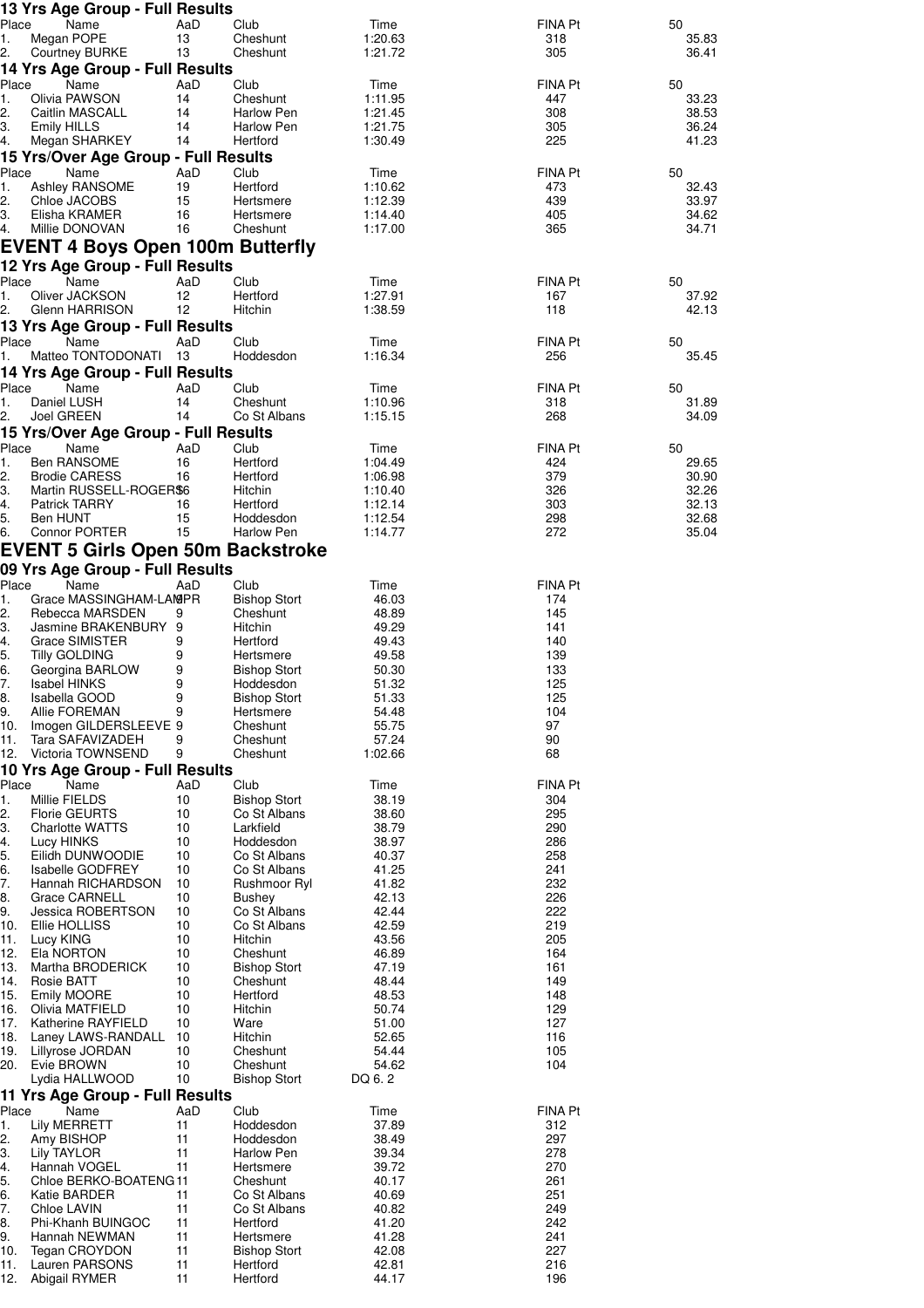| 188<br>179<br>177<br>159<br>146<br>138<br>76<br>59                                                                                                                  | FINA Pt<br>337<br>325<br>320<br>314<br>307<br>286<br>245<br>231<br>213<br>190<br>167<br>94<br>85                                                                                                                                                                                                     | FINA Pt<br>431<br>416<br>366<br>354<br>336<br>326<br>312<br>295<br>282<br>255<br>185<br>164<br>152                                                                                                                                                                          | FINA Pt<br>416<br>389<br>303<br>288<br>251                                                                                   | <b>FINA Pt</b><br>514<br>476<br>460<br>399<br>189<br>189                                                                                                                                                | FINA Pt<br>133<br>97<br>72<br>71<br>57                                                                                                     | FINA Pt<br>206<br>158<br>136<br>122<br>118<br>116<br>106<br>96<br>90<br>51                                                                                                                                              | FINA Pt<br>207<br>205<br>199<br>176<br>174<br>155<br>153<br>151<br>131<br>131<br>125<br>120                                                                                                                            |
|---------------------------------------------------------------------------------------------------------------------------------------------------------------------|------------------------------------------------------------------------------------------------------------------------------------------------------------------------------------------------------------------------------------------------------------------------------------------------------|-----------------------------------------------------------------------------------------------------------------------------------------------------------------------------------------------------------------------------------------------------------------------------|------------------------------------------------------------------------------------------------------------------------------|---------------------------------------------------------------------------------------------------------------------------------------------------------------------------------------------------------|--------------------------------------------------------------------------------------------------------------------------------------------|-------------------------------------------------------------------------------------------------------------------------------------------------------------------------------------------------------------------------|------------------------------------------------------------------------------------------------------------------------------------------------------------------------------------------------------------------------|
| 44.82<br>45.56<br>45.73<br>47.39<br>48.78<br>49.64<br>1:00.62<br>1:05.72                                                                                            | Time<br>36.92<br>37.36<br>37.56<br>37.80<br>38.09<br>38.98<br>41.06<br>41.85<br>42.97<br>44.68<br>46.58<br>56.39<br>58.43<br>DQ 6.4                                                                                                                                                                  | Time<br>34.02<br>34.41<br>35.91<br>36.30<br>36.95<br>37.34<br>37.86<br>38.58<br>39.18<br>40.51<br>45.07<br>46.93<br>48.15                                                                                                                                                   | Time<br>34.42<br>35.18<br>38.25<br>38.90<br>40.71                                                                            | Time<br>32.07<br>32.91<br>33.27<br>34.90<br>44.72<br>44.73                                                                                                                                              | Time<br>44.26<br>49.17<br>54.12<br>54.57<br>58.54<br>DQ 6.4                                                                                | Time<br>38.25<br>41.78<br>43.87<br>45.57<br>46.05<br>46.30<br>47.74<br>49.22<br>50.41<br>1:00.91                                                                                                                        | Time<br>38.19<br>38.34<br>38.68<br>40.33<br>40.44<br>42.02<br>42.24<br>42.44<br>44.44<br>44.47<br>45.13<br>45.75                                                                                                       |
| <b>Harlow Pen</b><br><b>Bishop Stort</b><br>Hertford<br>Hitchin<br>Hitchin<br><b>Bishop Stort</b><br>Cheshunt<br>Cheshunt                                           | Club<br>Co St Albans<br>Hertford<br>Co St Albans<br>Co St Albans<br>Cheshunt<br>Harlow Pen<br>Hertford<br>Co St Albans<br>Hertsmere<br>Hertford<br>Hoddesdon<br>Cheshunt<br>Cheshunt<br>Cheshunt                                                                                                     | Club<br>Hertford<br><b>Bishop Stort</b><br>Hoddesdon<br>Cheshunt<br>Hitchin<br>Co St Albans<br>Cheshunt<br>Co St Albans<br>Cheshunt<br>Larkfield<br><b>Bishop Stort</b><br><b>Bishop Stort</b><br>Bushey                                                                    | Club<br>Co St Albans<br>Co St Albans<br>Hertford<br>Hitchin<br><b>Harlow Pen</b>                                             | Club<br>Hoddesdon<br>Co St Albans<br>Hertsmere<br>Bushey<br>Hertsmere<br>Hitchin                                                                                                                        | Club<br><b>Harlow Pen</b><br><b>Bishop Stort</b><br>Cheshunt<br>Hertford<br>Cheshunt<br>Cheshunt                                           | Club<br><b>Bishop Stort</b><br>Hertsmere<br>Cheshunt<br>Harlow Pen<br>Bushey<br>Harlow Pen<br>Cheshunt<br>Harlow Pen<br>Hertsmere<br>Cheshunt                                                                           | Club<br><b>Bishop Stort</b><br>Cheshunt<br>Co St Albans<br>Hertford<br>Co St Albans<br>Co St Albans<br>Hertford<br>Hitchin<br>Hertford<br><b>Bishop Stort</b><br>Co St Albans<br>Hertford                              |
| 11<br>11<br>11<br>11<br>11<br>11<br>11<br>11                                                                                                                        | AaD<br>12<br>12<br>12<br>12<br>12<br>12<br>12<br>12<br>12<br>12<br>12<br>12<br>12<br>12                                                                                                                                                                                                              | AaD<br>13<br>13<br>13<br>13<br>13<br>13<br>13<br>13<br>13<br>13<br>13<br>13<br>13                                                                                                                                                                                           | AaD<br>14<br>14<br>14<br>14<br>14                                                                                            | AaD<br>15<br>15<br>15<br>16<br>15<br>16                                                                                                                                                                 | AaD<br>9<br>9<br>9<br>9<br>9<br>9                                                                                                          | AaD<br>10<br>10<br>10<br>10<br>10<br>10<br>10<br>10<br>10                                                                                                                                                               | AaD<br>11<br>11<br>11<br>11<br>11<br>11<br>11<br>11<br>11<br>11<br>11<br>11                                                                                                                                            |
| Aimee MONK<br>Eleanor BARLOW<br>Grace STANBROOK<br>Lauren BEARMAN<br>Lucia CZORNYJ<br>Gemma RAYMOND<br>Emma LENAHAN<br>Liy AIKEN<br>12 Yrs Age Group - Full Results | Name<br>Emily RAYDEN<br>Lucy SIMISTER<br>Eleanor GALVIN<br>Tori WESTON<br><b>Emily LUSH</b><br>Kate HENSHALL<br>Quynh-Phi BUINGOC<br>Jessica CHADWICK<br>Rachel VARDY<br>Troy METZ<br>Eleanor SHORT<br><b>Ivy WRIGHT</b><br>Elly HAYDEN<br><b>Courtney MUNSON</b><br>13 Yrs Age Group - Full Results | Name<br>Madeleine SMITH<br>Niamh JAMES<br>Jessica CALLAGHAN<br>Eleanor TURPIN<br>Lucy BRETT<br>Emily BIRKETT<br>Emily SOUTH<br>Jessica LAITNER<br>Neave BROOKMAN<br>Victoria WATTS<br>Emily RAYMOND<br>Eleanor BOND<br>Lucy MACGILLIVRAY<br>14 Yrs Age Group - Full Results | Name<br>Zoe HORNE<br>Eleanor WOOD<br>Amy RYMER<br>Francesca GREEN<br>Caitlin MASCALL<br>15 Yrs/Over Age Group - Full Results | Name<br>Carly BAYS<br><b>Beatrice BARDER</b><br>Chloe JACOBS<br><b>Briony GOODEN</b><br><b>Emily PRESS</b><br>Helen INMAN<br><b>EVENT 6 Boys Open 50m Backstroke</b><br>09 Yrs Age Group - Full Results | Name<br>Kade WRIGHT<br>Beau ANTEN<br>Jake EVANS<br>Gabriel THORNTON<br>Ben CROSSMAN<br>William BROOKMAN<br>10 Yrs Age Group - Full Results | Name<br>Thomas OGDEN<br>Noah CORNWELL<br><b>Taylor COE</b><br>Morgan ARNOLD<br>William MACGILLIVRAY 10<br>Kai HENSON<br>Aaron PICKARD<br>Daniel MONK<br>Samuel OAKLEY<br>Liam HAYDEN<br>11 Yrs Age Group - Full Results | Name<br>Alexander CATTON<br>Zane BATT<br>Alexander HORNE<br>Archie ANDELIN<br>Ciaran COOK<br>William TOLAND<br>Alex TATE<br>Matteo LO BIUNDO<br><b>Finlay SMITH</b><br>Darren RAPHY<br>Thomas JARMAN<br>Joshua HOLLAND |
| 13.<br>14.<br>15.<br>16.<br>17.<br>18.<br>19.<br>20.                                                                                                                | Place<br>1.<br>2.<br>3.<br>4.<br>5.<br>6.<br>7.<br>8.<br>9.<br>10.<br>11.<br>12.<br>13.                                                                                                                                                                                                              | Place<br>1.<br>2.<br>3.<br>4.<br>5.<br>6.<br>7.<br>8.<br>9.<br>10.<br>11.<br>12.<br>13.                                                                                                                                                                                     | Place<br>1.<br>2.<br>3.<br>4.<br>5.                                                                                          | Place<br>1.<br>2.<br>3.<br>4.<br>5.<br>6.                                                                                                                                                               | Place<br>1.<br>2.<br>3.<br>4.<br>5.                                                                                                        | Place<br>1.<br>2.<br>3.<br>4.<br>5.<br>6.<br>7.<br>8.<br>9.<br>10.                                                                                                                                                      | Place<br>1.<br>2.<br>З.<br>4.<br>5.<br>6.<br>7.<br>8.<br>9.<br>10.<br>11.<br>12.                                                                                                                                       |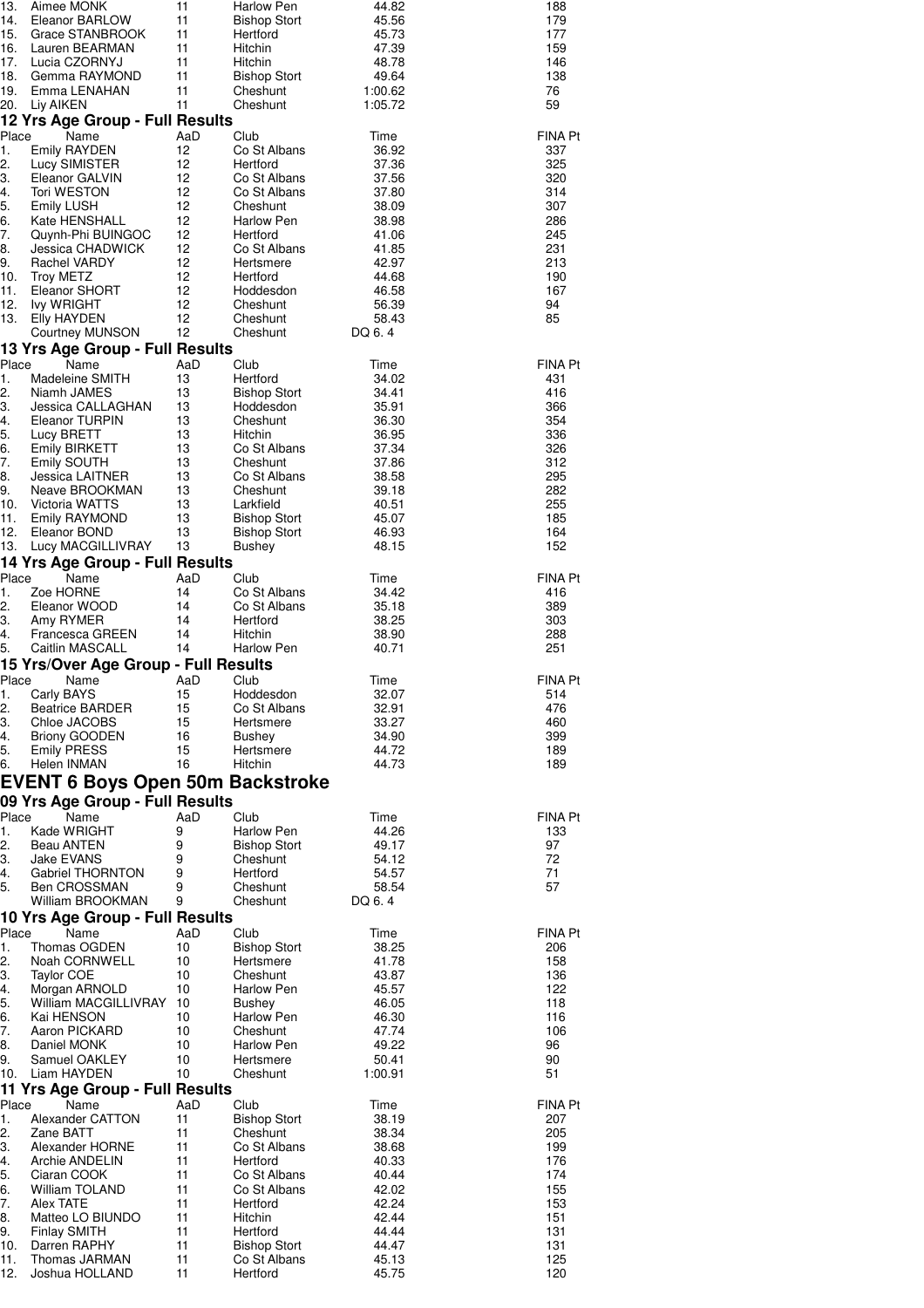| $\overline{13}$ .                  |                                             |           |                        |                   |                       |             |
|------------------------------------|---------------------------------------------|-----------|------------------------|-------------------|-----------------------|-------------|
|                                    | Samuel WAGMAN                               | 11        | Hertsmere              | 50.05             | 92                    |             |
| 14.                                | Ben BROOKMAN                                | 11        | Cheshunt               | 55.56             | 67                    |             |
| 15.                                | Peter LENAHAN                               | 11        | Cheshunt               | 56.13             | 65                    |             |
| 16.                                | Dougie GRAYLING                             | 11        | Hoddesdon              | 59.31             | 55                    |             |
|                                    | Lorimer JENKINS                             | 11        | Hitchin                | DQ 6.4            |                       |             |
|                                    | 12 Yrs Age Group - Full Results             |           |                        |                   |                       |             |
| Place                              | Name                                        | AaD       | Club                   | Time              | <b>FINA Pt</b>        |             |
| 1.                                 | Kieran MCCARTHY                             | 12        | Co St Albans           | 38.01             | 210                   |             |
| 2.                                 | Dominic MCCARTHY                            | 12        | Hoddesdon              | 38.11             | 208                   |             |
| З.                                 | Benjamin WILLIAMSON                         | 12        | Hoddesdon              | 40.42             | 175                   |             |
| 4.                                 | Glenn HARRISON                              | 12        | Hitchin                | 40.86             | 169                   |             |
| 5.<br>6.                           | Benjamin FOSTER                             | 12<br>12  | Hertford               | 41.46             | 162<br>160            |             |
| 7.                                 | <b>Terry CORNER</b><br>Michael GAVARTIN     | 12        | Cheshunt<br>Cheshunt   | 41.60<br>46.00    | 118                   |             |
|                                    |                                             |           |                        |                   |                       |             |
| Place                              | 13 Yrs Age Group - Full Results             |           |                        |                   |                       |             |
| 1.                                 | Name<br>Daniel TARRY                        | AaD<br>13 | Club<br>Hertford       | Time<br>33.09     | <b>FINA Pt</b><br>319 |             |
| 2.                                 | Matteo TONTODONATI                          | 13        | Hoddesdon              | 34.02             | 293                   |             |
| З.                                 | Callum WOLLASTON                            | 13        | Cheshunt               | 35.07             | 267                   |             |
| 4.                                 | Adam BAILEY                                 | 13        | Cheshunt               | 35.86             | 250                   |             |
| 5.                                 | <b>Tomer AMIT</b>                           | 13        | Hertsmere              | 36.13             | 245                   |             |
| 6.                                 | Orr GOLDBERGER                              | 13        | Hertsmere              | 37.69             | 215                   |             |
| 7.                                 | Jayke SMITH                                 | 13        | Hitchin                | 39.07             | 193                   |             |
| 8.                                 | Joseph WILKINS                              | 13        | Hitchin                | 40.02             | 180                   |             |
|                                    | 14 Yrs Age Group - Full Results             |           |                        |                   |                       |             |
| Place                              | Name                                        | AaD       | Club                   | Time              | <b>FINA Pt</b>        |             |
| 1.                                 | Daniel LUSH                                 | 14        | Cheshunt               | 32.78             | 328                   |             |
| 2.                                 | <b>Jack EMERSON</b>                         | 14        | Hitchin                | 33.04             | 320                   |             |
| З.                                 | Joel GREEN                                  | 14        | Co St Albans           | 34.17             | 289                   |             |
| 4.                                 | Saul LINTONBON-BAKER14                      |           | Harlow Pen             | 36.80             | 231                   |             |
| 5.                                 | James BRAKENBURY                            | 14        | Hitchin                | 37.04             | 227                   |             |
| 6.                                 | Ronnie VANNER                               | 14        | <b>Bishop Stort</b>    | 39.88             | 182                   |             |
|                                    | 15 Yrs/Over Age Group - Full Results        |           |                        |                   |                       |             |
| Place                              | Name                                        | AaD       | Club                   | Time              | <b>FINA Pt</b>        |             |
| 1.                                 | <b>Patrick TARRY</b>                        | 16        | Hertford               | 30.97             | 389                   |             |
| 2.                                 | Nathan HOLMES                               | 15        | <b>Bishop Stort</b>    | 31.58             | 366                   |             |
| З.                                 | Ben HUNT                                    | 15        | Hoddesdon              | 31.88             | 356                   |             |
| 4.                                 | Kieran RAPHY                                | 17        | <b>Bishop Stort</b>    | 32.60             | 333                   |             |
| 5.<br>6.                           | Axel METZ<br><b>Connor PORTER</b>           | 16<br>15  | Hertford<br>Harlow Pen | 36.04<br>36.44    | 246<br>238            |             |
|                                    |                                             |           |                        |                   |                       |             |
|                                    | <b>EVENT 7 Girls Open 100m Breaststroke</b> |           |                        |                   |                       |             |
|                                    | 10 Yrs Age Group - Full Results             |           |                        |                   |                       |             |
| Place                              | Name                                        | AaD       | Club                   | Time              | FINA Pt               | 50          |
| 1.                                 | Hannah RICHARDSON                           | 10        | Rushmoor Ryl           | 1:38.26           | 259                   | 47.12       |
|                                    | <b>Florie GEURTS</b>                        | 10        | Co St Albans           | 1:39.70           | 248                   | 47.93       |
| 2.                                 |                                             |           |                        |                   |                       |             |
| З.                                 | Emma GUERRATI                               | 10        | Harlow Pen             | 1:43.51           | 222                   | 51.35       |
| 4.                                 | Ela NORTON                                  | 10        | Cheshunt               | 1:45.82           | 208                   | 48.59       |
| 5.                                 | Freya HENSHALL                              | 10        | <b>Harlow Pen</b>      | 1:47.92           | 196                   | 51.70       |
| 6.                                 | Annabel CLARK                               | 10        | <b>Bishop Stort</b>    | 1:51.36           | 178                   | 51.75       |
| 7.                                 | Lucy KING                                   | 10        | Hitchin                | 1:52.50           | 173                   | 53.80       |
| 8.                                 | Olivia MATFIELD                             | 10        | Hitchin                | 2:04.43           | 127                   | 58.56       |
| 9.                                 | Danielle KRAMER                             | 10<br>10  | Hertsmere<br>Ware      | 2:07.17           | 119<br>98             | 1:03.37     |
| 10.                                | Katherine RAYFIELD                          |           |                        | 2:15.87           |                       | 1:01.77     |
|                                    | 11 Yrs Age Group - Full Results             |           |                        |                   |                       |             |
| Place<br>1.                        | Name<br><b>Jessica PATRICK</b>              | AaD<br>11 | Club<br>Co St Albans   | Time<br>1:34.47   | <b>FINA Pt</b><br>292 | 50<br>45.26 |
| 2.                                 | Chloe BERKO-BOATENG11                       |           | Cheshunt               | 1:35.67           | 281                   | 45.77       |
| З.                                 | Sophie TAYLOR                               | 11        | Co St Albans           | 1:37.30           | 267                   | 47.06       |
| 4.                                 | Chloe LAVIN                                 | 11        | Co St Albans           | 1:39.48           | 250                   | 48.34       |
| 5.                                 | Daria TEOBALD                               | 11        | Hitchin                | 1:40.62           | 241                   | 48.32       |
|                                    | Phi-Khanh BUINGOC                           | 11        | Hertford               | 1:41.73           | 234                   | 46.88       |
| 6.<br>7.                           | Katie BARDER                                | 11        | Co St Albans           | 1:46.04           | 206                   | 51.32       |
| 8.                                 | Lauren BEARMAN                              | 11        | Hitchin                | 1:46.41           | 204                   | 52.15       |
| 9.                                 | <b>Lily TAYLOR</b>                          | 11        | <b>Harlow Pen</b>      | 1:49.03           | 190                   | 54.03       |
|                                    | Eleanor BARLOW                              | 11        | <b>Bishop Stort</b>    | 1:49.26           | 188                   | 52.31       |
| 10.<br>11.                         | Grace STANBROOK                             | 11        | Hertford               | 1:52.79           | 171                   | 53.05       |
|                                    | Hannah NEWMAN                               | 11        | Hertsmere              | 1:53.55           | 168                   | 52.93       |
| 12.<br>13.                         | Gemma RAYMOND<br>Aimee MONK                 | 11<br>11  | <b>Bishop Stort</b>    | 1:56.04<br>DQ 7.4 | 157                   | 55.46       |
|                                    |                                             |           | Harlow Pen             |                   |                       |             |
| Place                              | 12 Yrs Age Group - Full Results<br>Name     | AaD       | Club                   | Time              | FINA Pt               | 50          |
| 1.                                 | <b>Victoria BRAKENBURY</b>                  | 12        | Hitchin                | 1:32.19           | 314                   | 44.03       |
|                                    | Sonja LOWDON                                | 12        | Hitchin                | 1:34.09           | 295                   | 44.82       |
| 2.<br>З.                           | <b>Troy METZ</b>                            | 12        | Hertford               | 1:34.13           | 295                   | 44.48       |
| 4.                                 | Lauren STOTT                                | 12        | Co St Albans           | 1:35.43           | 283                   | 47.15       |
| 5.                                 | Kate HENSHALL                               | 12        | Harlow Pen             | 1:35.69           | 281                   | 44.84       |
|                                    | Natasha TAN                                 | 12        | Hertsmere              | 1:35.75           | 280                   | 43.04       |
|                                    | Jessica CHADWICK                            | 12        | Co St Albans           | 1:36.28           | 276                   | 45.68       |
|                                    | <b>Heather ANDERSON</b>                     | 12        | Hoddesdon              | 1:41.40           | 236                   | 44.79       |
|                                    | Quynh-Phi BUINGOC                           | 12        | Hertford               | 1:43.29           | 223                   | 49.15       |
|                                    | Lara HUGH                                   | 12        | Hertsmere              | 1:47.45           | 198                   | 50.94       |
| 6.<br>7.<br>8.<br>9.<br>10.<br>11. | <b>Ivy WRIGHT</b><br>Katie HEWITT           | 12<br>12  | Cheshunt<br>Cheshunt   | 2:07.73<br>DQ 7.6 | 118                   | 1:00.05     |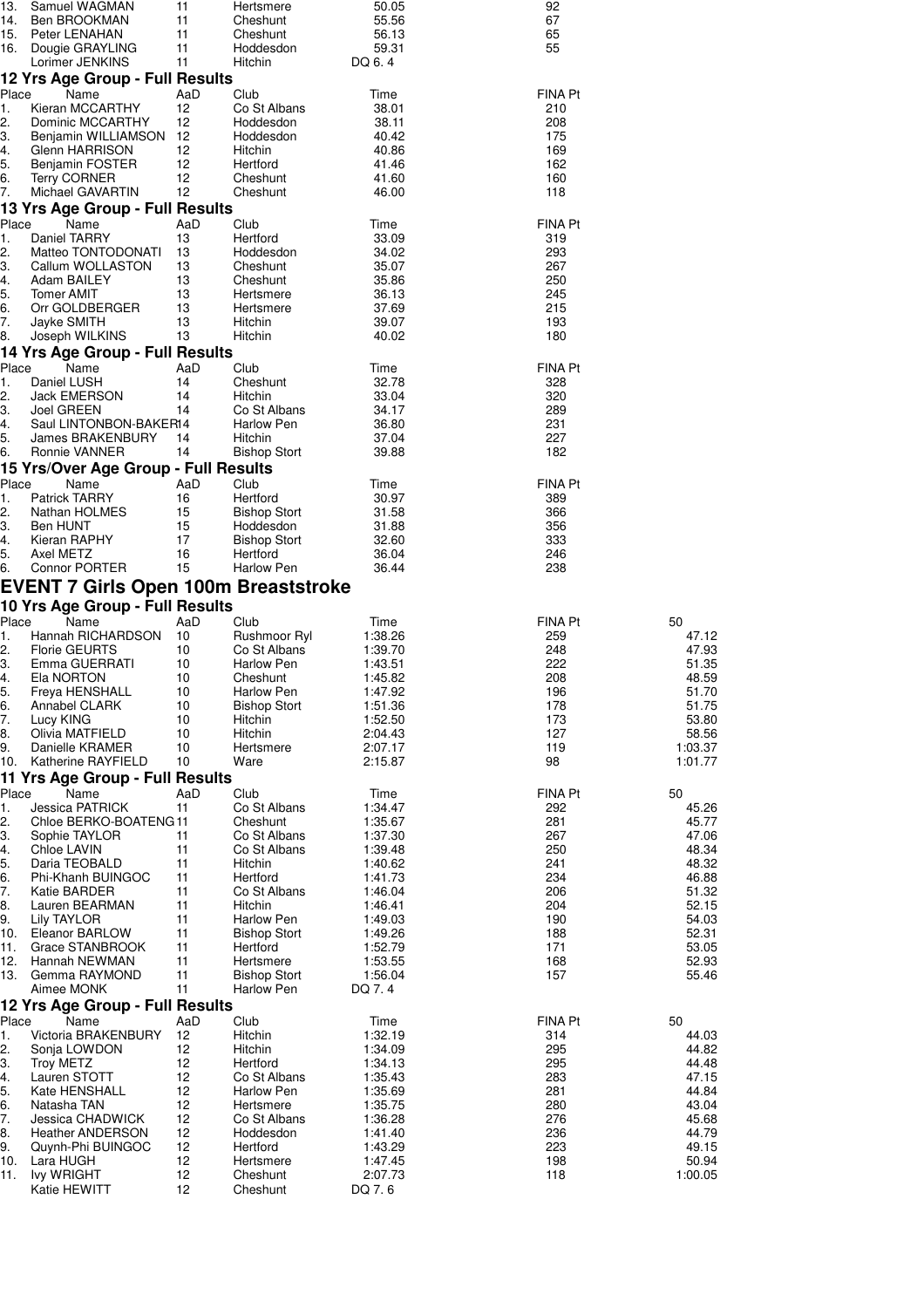|             | 13 Yrs Age Group - Full Results               |           |                                   |                    |                       |                |
|-------------|-----------------------------------------------|-----------|-----------------------------------|--------------------|-----------------------|----------------|
| Place<br>1. | Name<br>Alara NORTON                          | AaD<br>13 | Club<br>Cheshunt                  | Time<br>1:22.17    | <b>FINA Pt</b><br>444 | 50<br>39.12    |
| 2.          | <b>Holly ATKINS</b>                           | 13        | Cheshunt                          | 1:25.37            | 396                   | 40.76          |
| З.          | Megan POPE                                    | 13        | Cheshunt                          | 1:25.63            | 392                   | 40.34          |
| 4.          | Monica ONG                                    | 13        | Co St Albans                      | 1:29.96            | 338                   | 42.79          |
| 5.<br>6.    | <b>Courtney BURKE</b><br><b>Tiegan HAYES</b>  | 13<br>13  | Cheshunt<br>Hertford              | 1:32.92<br>1:35.66 | 307<br>281            | 43.15<br>46.15 |
| 7.          | Lucy MACGILLIVRAY                             | 13        | Bushey                            | 1:41.71            | 234                   | 48.75          |
| 8.          | <b>Emily RAYMOND</b>                          | 13        | <b>Bishop Stort</b>               | 1:57.76            | 150                   | 55.32          |
|             | 14 Yrs Age Group - Full Results               |           |                                   |                    |                       |                |
| Place       | Name                                          | AaD       | Club                              | Time               | FINA Pt               | 50             |
| 1.<br>2.    | Caitlin MASCALL<br>Shannon STOTT              | 14<br>14  | <b>Harlow Pen</b><br>Co St Albans | 1:25.87<br>1:28.61 | 389<br>354            | 40.67<br>42.54 |
| З.          | Phoebe JEWELL                                 | 14        | Harlow Pen                        | 1:32.07            | 315                   | 41.53          |
| 4.          | Katrina LOWDON                                | 14        | Hitchin                           | 1:35.89            | 279                   | 46.02          |
|             | 15 Yrs/Over Age Group - Full Results          |           |                                   |                    |                       |                |
| Place       | Name                                          | AaD       | Club                              | Time               | FINA Pt               | 50             |
| 1.<br>2.    | Kezia BROWN                                   | 18        | Bushey<br>Hertford                | 1:26.53            | 380                   | 41.61          |
| З.          | <b>Isobel MCLEES</b><br>Elisha KRAMER         | 16<br>16  | Hertsmere                         | 1:26.71<br>1:27.46 | 378<br>368            | 40.59<br>42.23 |
| 4.          | Courtney ADDERLEY                             | 17        | Hitchin                           | 1:32.03            | 316                   | 42.05          |
|             | <b>EVENT 8 Boys Open 100m Breaststroke</b>    |           |                                   |                    |                       |                |
|             | 10 Yrs Age Group - Full Results               |           |                                   |                    |                       |                |
| Place       | Name                                          | AaD       | Club                              | Time               | <b>FINA Pt</b>        | 50             |
| 1.          | Max MCAULIFFE                                 | 10        | <b>Harlow Pen</b>                 | 1:34.98            | 200                   | 45.81          |
| 2.<br>3.    | Noah CORNWELL<br>Kai HENSON                   | 10<br>10  | Hertsmere<br>Harlow Pen           | 1:43.34<br>1:49.78 | 155<br>129            | 48.58<br>53.43 |
| 4.          | William MACGILLIVRAY 10                       |           | Bushey                            | 1:56.51            | 108                   |                |
|             | 11 Yrs Age Group - Full Results               |           |                                   |                    |                       |                |
| Place       | Name                                          | AaD       | Club                              | Time               | FINA Pt               | 50             |
| 1.          | Callum HAROLD                                 | 11        | <b>Bishop Stort</b>               | 1:36.24            | 192                   | 46.55          |
| 2.<br>З.    | <b>Toby CLIFFORD</b><br>Charlie KING          | 11<br>11  | Co St Albans<br>Co St Albans      | 1:36.69<br>1:37.95 | 190<br>182            | 46.35          |
| 4.          | Alex TATE                                     | 11        | Hertford                          | 1:42.12            | 161                   | 47.82          |
| 5.          | Joshua HOLLAND                                | 11        | Hertford                          | 1:46.54            | 142                   | 50.66          |
| 6.          | Ciaran COOK                                   | 11        | Co St Albans                      | 1:47.81            | 137                   | 51.07          |
| 7.<br>8.    | Lorimer JENKINS<br>Darren RAPHY               | 11<br>11  | Hitchin<br><b>Bishop Stort</b>    | 1:48.04<br>1:52.55 | 136<br>120            | 50.29          |
| 8.          | James THRELFALL                               | 11        | Hertford                          | 1:52.55            | 120                   | 54.77          |
| 10.         | Jack PYM                                      | 11        | Cheshunt                          | 2:00.24            | 98                    |                |
|             | 12 Yrs Age Group - Full Results               |           |                                   |                    |                       |                |
| Place       | Name                                          | AaD       | Club                              | Time               | FINA Pt               | 50             |
| 1.<br>2.    | Kieran MCCARTHY<br>Tolu ELESIN                | 12<br>12  | Co St Albans<br>Hertsmere         | 1:27.30<br>1:31.68 | 258<br>223            | 41.50<br>43.68 |
| 3.          | <b>Jack MANSFIELD</b>                         | 12        | Harlow Pen                        | 1:32.96            | 214                   | 44.32          |
| 4.          | Thomas CADENHEAD                              | 12        | Co St Albans                      | 1:34.81            | 201                   | 45.30          |
| 5.          | Taavo MORAN                                   | 12        | Harlow Pen                        | 1:41.94            | 162                   | 47.44          |
| 6.<br>7.    | Benjamin WILLIAMSON 12<br><b>Terry CORNER</b> | 12        | Hoddesdon<br>Cheshunt             | 1:42.65<br>1:48.11 | 158<br>136            | 47.92<br>50.90 |
| 8.          | Michael GAVARTIN                              | 12        | Cheshunt                          | 1:52.75            | 119                   |                |
|             | 13 Yrs Age Group - Full Results               |           |                                   |                    |                       |                |
| Place       | Name                                          | AaD       | Club                              | Time               | FINA Pt               | 50             |
| 1.          | Matteo TONTODONATI                            | 13        | Hoddesdon                         | 1:30.15            | 234                   | 42.83          |
| 2.<br>З.    | Thomas TOLAND<br>Joseph ELSEN                 | 13<br>13  | Co St Albans<br>Bushey            | 1:36.32<br>1:36.34 | 192<br>192            | 46.00<br>43.44 |
| 4.          | Jayke SMITH                                   | 13        | Hitchin                           | 1:36.61            | 190                   | 46.03          |
| 5.          | Michael LENAHAN                               | 13        | Cheshunt                          | 1:52.82            | 119                   |                |
|             | 14 Yrs Age Group - Full Results               |           |                                   |                    |                       |                |
| Place<br>1. | Name<br>Daniel LUSH                           | AaD<br>14 | Club<br>Cheshunt                  | Time<br>1:20.83    | FINA Pt<br>325        | 50<br>38.54    |
| 2.          | Steven RAPHY                                  | 14        | <b>Bishop Stort</b>               | 1:25.68            | 273                   | 40.55          |
| З.          | Peter OAKLEY                                  | 14        | Hertsmere                         | 1:36.47            | 191                   | 46.08          |
|             | 15 Yrs/Over Age Group - Full Results          |           |                                   |                    |                       |                |
| Place       | Name<br>Zhi ONG                               | AaD<br>15 | Club                              | Time               | FINA Pt               | 50<br>34.59    |
| 1.<br>2.    | Martin RUSSELL-ROGER\$6                       |           | Co St Albans<br>Hitchin           | 1:12.40<br>1:12.48 | 453<br>451            | 35.00          |
| З.          | Ben RANSOME                                   | 16        | Hertford                          | 1:12.81            | 445                   | 34.58          |
| 4.          | Matthew WILLIAMS                              | 16        | Hitchin                           | 1:16.32            | 386                   | 35.89          |
| 5.          | Lewis POPE                                    | 15        | Cheshunt                          | 1:18.11            | 360                   | 36.44          |
| 6.<br>7.    | Charlie STEVENS<br>Nathan HOLMES              | 17<br>15  | Harlow Pen<br><b>Bishop Stort</b> | 1:21.29<br>1:24.51 | 320<br>284            | 36.84<br>40.25 |
| 8.          | Axel METZ                                     | 16        | Hertford                          | 1:25.93            | 271                   | 39.70          |
|             | <b>EVENT 9 Girls Open 50m Freestyle</b>       |           |                                   |                    |                       |                |
|             | 09 Yrs Age Group - Full Results               |           |                                   |                    |                       |                |
| Place       | Name                                          | AaD       | Club                              | Time               | <b>FINA Pt</b>        |                |
| 1.          | Jasmine BRAKENBURY 9                          |           | Hitchin                           | 41.16              | 180                   |                |
| 2.<br>З.    | Rebecca MARSDEN<br>Tilly GOLDING              | 9<br>9    | Cheshunt<br>Hertsmere             | 41.25<br>41.46     | 179<br>176            |                |
| 4.          | Isabella GOOD                                 | 9         | <b>Bishop Stort</b>               | 41.63              | 174                   |                |
| 5.          | Grace MASSINGHAM-LAMPR                        |           | <b>Bishop Stort</b>               | 42.00              | 169                   |                |
| 6.          | Georgina BARLOW                               | 9         | <b>Bishop Stort</b>               | 43.59              | 151                   |                |
| 7.<br>8.    | Grace SIMISTER<br><b>Isabel SHORT</b>         | 9<br>9    | Hertford<br>Hoddesdon             | 46.91<br>48.46     | 121<br>110            |                |
| 9.          | Imogen GILDERSLEEVE 9                         |           | Cheshunt                          | 49.69              | 102                   |                |
| 10.         | Allie FOREMAN                                 | 9         | Hertsmere                         | 50.40              | 98                    |                |
| 11.         | Isabel HINKS                                  | 9         | Hoddesdon                         | 50.97              | 94                    |                |
| 12.         | Tara SAFAVIZADEH                              | 9         | Cheshunt                          | 56.23              | 70                    |                |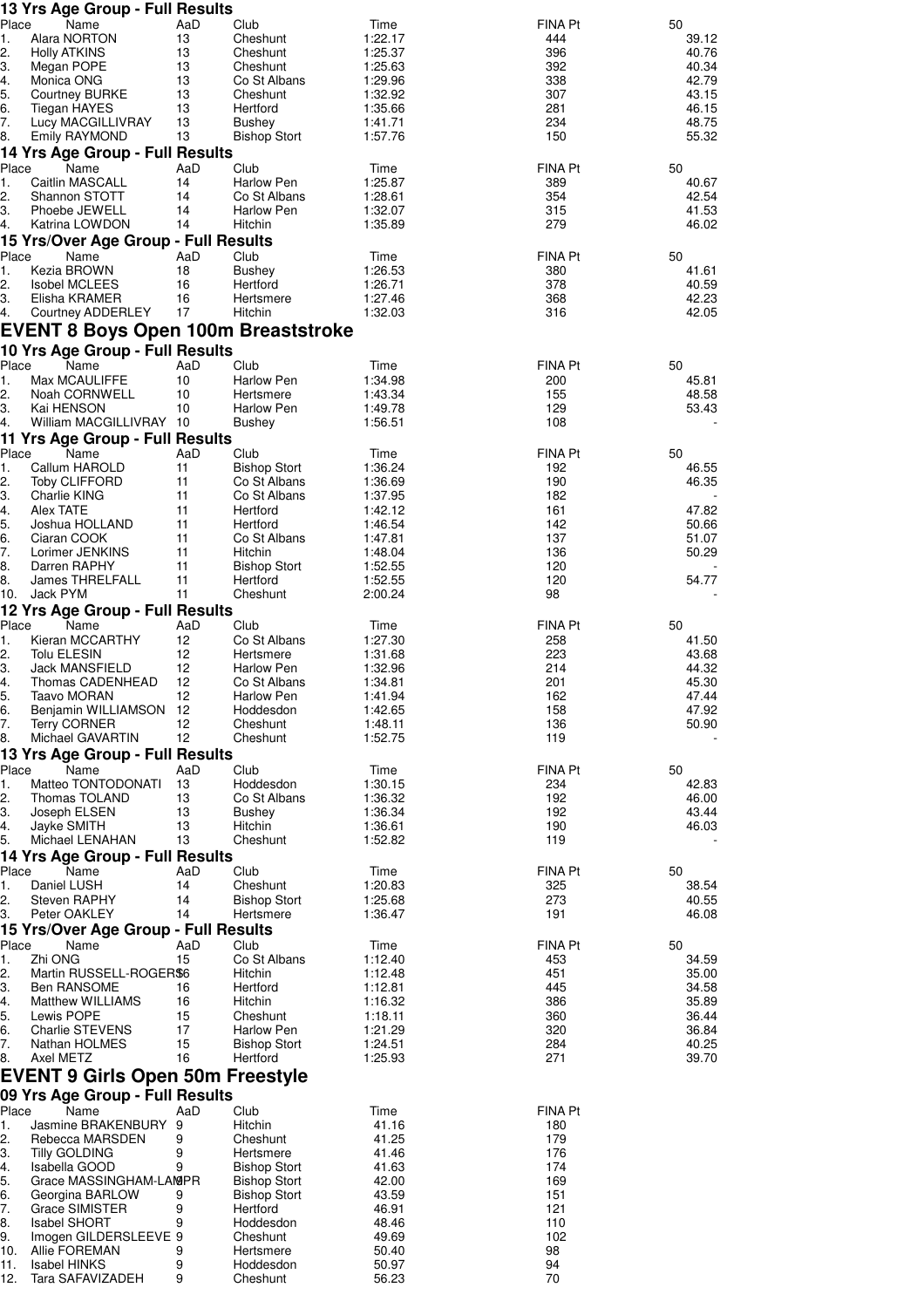|             | Victoria TOWNSEND                            | 9         | Cheshunt                                   | DQ 5.2         |                |
|-------------|----------------------------------------------|-----------|--------------------------------------------|----------------|----------------|
|             | 10 Yrs Age Group - Full Results              |           |                                            |                |                |
| Place       | Name                                         | AaD       | Club                                       | Time           | FINA Pt        |
| 1.<br>2.    | Millie FIELDS<br>Lucy HINKS                  | 10<br>10  | <b>Bishop Stort</b><br>Hoddesdon           | 34.06<br>35.10 | 318<br>290     |
| 3.          | Eilidh DUNWOODIE                             | 10        | Co St Albans                               | 35.32          | 285            |
| 4.          | <b>Charlotte WATTS</b>                       | 10        | Larkfield                                  | 35.48          | 281            |
| 5.          | <b>Isabelle GODFREY</b>                      | 10        | Co St Albans                               | 36.18          | 265            |
| 6.          | Hannah RICHARDSON                            | 10        | Rushmoor Ryl                               | 36.62          | 255            |
| 7.          | Emma GUERRATI                                | 10        | Harlow Pen                                 | 37.11          | 245            |
| 8.          | Grace CARNELL                                | 10        | Bushey                                     | 37.44          | 239            |
| 9.<br>10.   | Millie CLARK<br>Ellie HOLLISS                | 10<br>10  | Cheshunt<br>Co St Albans                   | 37.62<br>37.92 | 236<br>230     |
| 11.         | Lucy KING                                    | 10        | Hitchin                                    | 38.94          | 212            |
| 12.         | Aimee WILLIAMS                               | 10        | Cheshunt                                   | 39.44          | 204            |
| 13.         | Martha BRODERICK                             | 10        | <b>Bishop Stort</b>                        | 39.99          | 196            |
| 14.         | Rosie BATT                                   | 10        | Cheshunt                                   | 42.04          | 169            |
| 15.         | Laney LAWS-RANDALL                           | 10        | Hitchin                                    | 42.83          | 159            |
| 16.<br>17.  | Emily MOORE<br>Katherine RAYFIELD            | 10<br>10  | Hertford<br>Ware                           | 42.90<br>45.03 | 159<br>137     |
| 18.         | Lydia HALLWOOD                               | 10        | <b>Bishop Stort</b>                        | 45.16          | 136            |
| 19.         | Olivia MATFIELD                              | 10        | Hitchin                                    | 45.56          | 132            |
| 20.         | Danielle KRAMER                              | 10        | Hertsmere                                  | 47.05          | 120            |
| 21.         | Evie BROWN                                   | 10        | Cheshunt                                   | 51.67          | 91             |
|             | Lillyrose JORDAN                             | 10        | Cheshunt                                   | DQ 5.2         |                |
|             | 11 Yrs Age Group - Full Results              |           |                                            |                |                |
| Place<br>1. | Name<br><b>Lily MERRETT</b>                  | AaD<br>11 | Club<br>Hoddesdon                          | Time           | <b>FINA Pt</b> |
| 2.          | Sophie TAYLOR                                | 11        | Co St Albans                               | 32.03<br>33.64 | 382<br>330     |
| 3.          | Chloe BERKO-BOATENG11                        |           | Cheshunt                                   | 33.66          | 329            |
| 4.          | Amy BISHOP                                   | 11        | Hoddesdon                                  | 34.05          | 318            |
| 5.          | Eleanor MASON                                | 11        | <b>Bishop Stort</b>                        | 34.90          | 295            |
| 6.          | Katie BARDER                                 | 11        | Co St Albans                               | 35.46          | 281            |
| 7.          | Daria TEOBALD                                | 11        | Hitchin                                    | 35.76          | 274            |
| 8.<br>9.    | Phi-Khanh BUINGOC<br>Lily TAYLOR             | 11<br>11  | Hertford<br><b>Harlow Pen</b>              | 35.87<br>36.15 | 272<br>266     |
| 10.         | Tegan CROYDON                                | 11        | <b>Bishop Stort</b>                        | 36.16          | 265            |
| 11.         | Lauren BEARMAN                               | 11        | Hitchin                                    | 36.27          | 263            |
| 12.         | Hannah NEWMAN                                | 11        | Hertsmere                                  | 36.41          | 260            |
| 13.         | Hannah VOGEL                                 | 11        | Hertsmere                                  | 37.03          | 247            |
| 14.         | Abigail RYMER                                | 11<br>11  | Hertford                                   | 37.66          | 235            |
| 15.<br>16.  | Lauren PARSONS<br>Lucia CZORNYJ              | 11        | Hertford<br>Hitchin                        | 37.85<br>38.25 | 231<br>224     |
| 17.         | Gemma RAYMOND                                | 11        | <b>Bishop Stort</b>                        | 39.10          | 210            |
| 18.         | Aimee MONK                                   | 11        | Harlow Pen                                 | 39.42          | 205            |
| 19.         | Eleanor BARLOW                               | 11        | <b>Bishop Stort</b>                        | 39.49          | 204            |
| 20.         | Grace STANBROOK                              | 11        | Hertford                                   | 41.90          | 170            |
| 21.<br>22.  | Emma LENAHAN                                 | 11<br>11  | Cheshunt                                   | 53.36          | 82<br>57       |
|             | Liy AIKEN<br>12 Yrs Age Group - Full Results |           | Cheshunt                                   | 1:00.26        |                |
| Place       | Name                                         | AaD       | Club                                       | Time           | FINA Pt        |
| 1.          | Lauren STOTT                                 | 12        | Co St Albans                               | 31.96          | 384            |
| 2.          | Natasha TAN                                  | 12        | Hertsmere                                  | 32.55          | 364            |
| 3.          | <b>Emily LUSH</b>                            | 12        | Cheshunt                                   | 33.00          | 349            |
| 4.          | Eleanor GALVIN                               | 12        | Co St Albans                               | 33.56          | 332            |
| 5.<br>6.    | Emily RAYDEN<br>Lucy SIMISTER                | 12<br>12  | Co St Albans<br>Hertford                   | 34.09<br>34.24 | 317<br>313     |
| 7.          | <b>Courtney MUNSON</b>                       | 12        | Cheshunt                                   | 34.51          | 305            |
| 8.          | <b>Heather ANDERSON</b>                      | 12        | Hoddesdon                                  | 34.61          | 303            |
| 9.          | Lara HUGH                                    | 12        | Hertsmere                                  | 35.03          | 292            |
| 10.         | Troy METZ                                    | 12        | Hertford                                   | 35.28          | 286            |
| 11.         | Ellie CLARK                                  | 12        | Cheshunt                                   | 35.50          | 280            |
| 12.<br>13.  | Rachel VARDY<br>Eleanor SHORT                | 12<br>12  | Hertsmere<br>Hoddesdon                     | 36.58<br>42.72 | 256<br>161     |
| 14.         | Katie HEWITT                                 | 12        | Cheshunt                                   | 43.58          | 151            |
| 15.         | <b>Ivy WRIGHT</b>                            | 12        | Cheshunt                                   | 45.70          | 131            |
| 16.         | <b>Elly HAYDEN</b>                           | 12        | Cheshunt                                   | 50.87          | 95             |
|             | 13 Yrs Age Group - Full Results              |           |                                            |                |                |
| Place       | Name                                         | AaD       | Club                                       | Time           | FINA Pt        |
| 1.          | Emily SOUTH                                  | 13        | Cheshunt                                   | 29.89          | 470            |
| 2.<br>3.    | Alicia SLATER<br>Alara NORTON                | 13<br>13  | Hertsmere<br>Cheshunt                      | 31.16<br>31.31 | 415<br>409     |
| 4.          | Jessica CALLAGHAN                            | 13        | Hoddesdon                                  | 31.86          | 388            |
| 5.          | Niamh JAMES                                  | 13        | Bishop Stort                               | 31.87          | 388            |
| 6.          | <b>Holly ATKINS</b>                          | 13        | Cheshunt                                   | 31.93          | 386            |
| 7.          | Madeleine SMITH                              | 13        | Hertford                                   | 32.12          | 379            |
| 8.          | Megan JARMAN                                 | 13        | Co St Albans                               | 32.15          | 378            |
| 9.<br>10.   | Jessica LAITNER<br>Lucy BRETT                | 13<br>13  | Co St Albans<br>Hitchin                    | 32.38<br>32.41 | 370<br>369     |
| 11.         | Eleanor TURPIN                               | 13        | Cheshunt                                   | 32.72          | 358            |
| 12.         | <b>Courtney BURKE</b>                        | 13        | Cheshunt                                   | 33.12          | 345            |
| 13.         | Neave BROOKMAN                               | 13        | Cheshunt                                   | 33.62          | 330            |
| 14.         | <b>Emily BIRKETT</b>                         | 13        | Co St Albans                               | 33.83          | 324            |
| 15.         | Victoria WATTS                               | 13<br>13  | Larkfield                                  | 37.35          | 241<br>229     |
| 16.<br>17.  | <b>Emily RAYMOND</b><br>Eleanor BOND         | 13        | <b>Bishop Stort</b><br><b>Bishop Stort</b> | 37.99<br>38.84 | 214            |
| 18.         | Lucy MACGILLIVRAY                            | 13        | <b>Bushey</b>                              | 39.31          | 206            |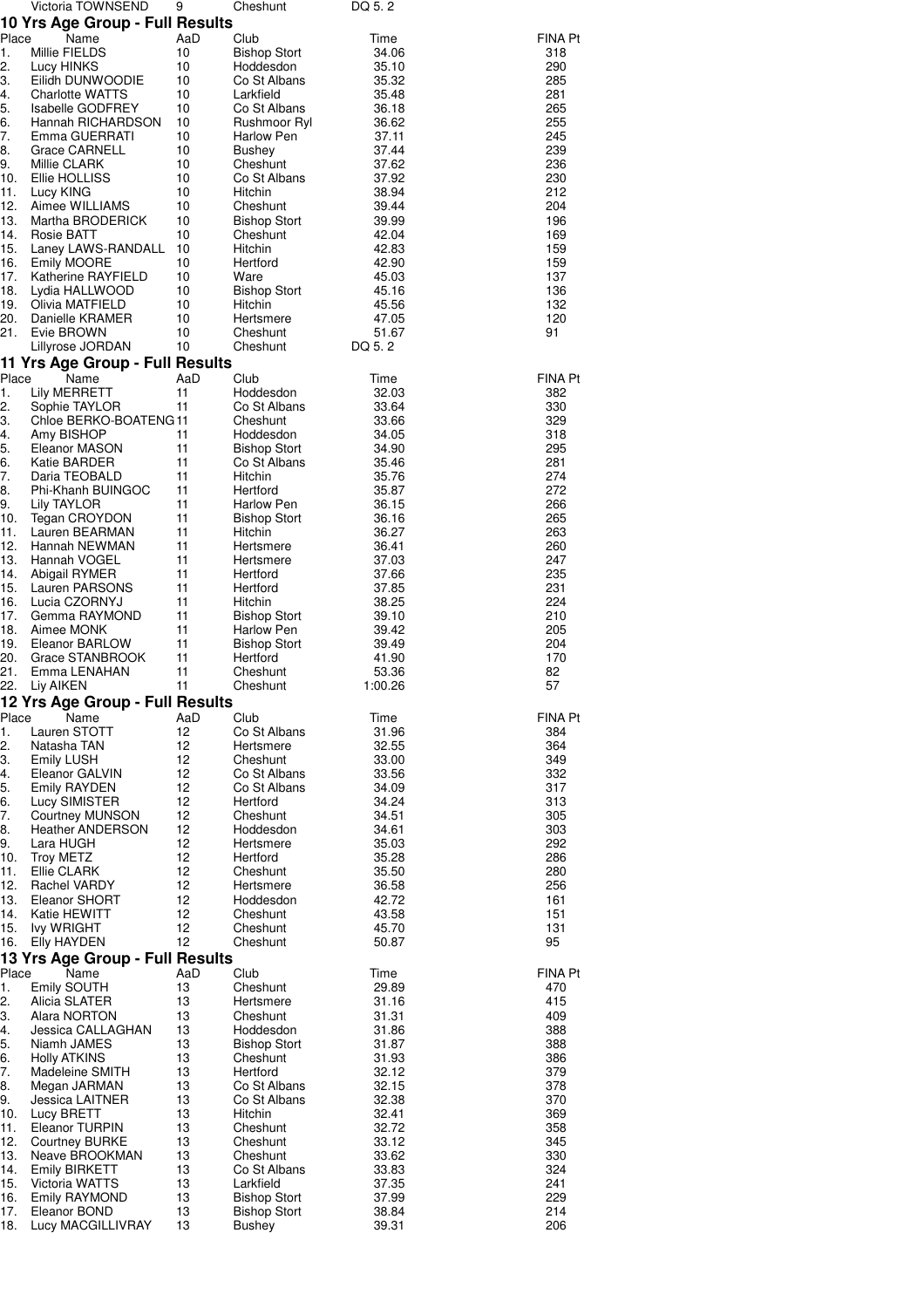|            | 14 Yrs Age Group - Full Results           |          |                                 |                |                |
|------------|-------------------------------------------|----------|---------------------------------|----------------|----------------|
| Place      | Name                                      | AaD      | Club                            | Time           | FINA Pt        |
| 1.         | Olivia PAWSON<br>Shannon STOTT            | 14       | Cheshunt                        | 29.26          | 501            |
| 2.<br>3.   | <b>Emily HILLS</b>                        | 14<br>14 | Co St Albans<br>Harlow Pen      | 29.57<br>30.52 | 486<br>442     |
| 4.         | Zoe HORNE                                 | 14       | Co St Albans                    | 30.61          | 438            |
| 5.         | Eleanor WOOD                              | 14       | Co St Albans                    | 31.90          | 387            |
| 6.         | Francesca GREEN                           | 14       | Hitchin                         | 32.91          | 352            |
| 7.         | Phoebe JEWELL                             | 14       | Harlow Pen                      | 33.58          | 331            |
| 8.         | Amy RYMER                                 | 14       | Hertford                        | 33.66          | 329            |
| 9.         | Katrina LOWDON                            | 14       | Hitchin                         | 34.62          | 302            |
| 10.<br>10. | Megan SHARKEY<br>Kiera MASCALL            | 14<br>14 | Hertford<br>Harlow Pen          | 35.11<br>35.11 | 290<br>290     |
|            | 15 Yrs/Over Age Group - Full Results      |          |                                 |                |                |
| Place      | Name                                      | AaD      | Club                            | Time           | <b>FINA Pt</b> |
| 1.         | <b>Beatrice BARDER</b>                    | 15       | Co St Albans                    | 28.98          | 516            |
| 2.         | Ashley RANSOME                            | 19       | Hertford                        | 29.14          | 507            |
| З.         | Carly BAYS                                | 15       | Hoddesdon                       | 29.32          | 498            |
| 4.         | Sarah O'BRIEN                             | 17       | Hertford                        | 29.73          | 478            |
| 5.         | Elisha KRAMER                             | 16       | Hertsmere                       | 30.04          | 463            |
| 6.<br>7.   | Tegan WOLLASTON<br>Bethany FITZSIMMONS 17 | 15       | Cheshunt<br>Hertford            | 30.23<br>30.40 | 454<br>447     |
| 8.         | Kezia BROWN                               | 18       | <b>Bushey</b>                   | 30.89          | 426            |
| 9.         | Lucy FITZSIMMONS                          | 15       | Hertford                        | 31.13          | 416            |
| 10.        | Catriona CADENHEAD                        | 15       | Co St Albans                    | 31.14          | 416            |
| 11.        | Chiara BROWN                              | 15       | Bushey                          | 32.42          | 368            |
| 12.        | <b>Briony GOODEN</b>                      | 16       | Bushey                          | 32.99          | 350            |
| 13.        | Helen INMAN                               | 16       | Hitchin                         | 37.81          | 232            |
|            | <b>EVENT 10 Boys Open 50m Freestyle</b>   |          |                                 |                |                |
|            | 09 Yrs Age Group - Full Results           |          |                                 |                |                |
| Place      | Name                                      | AaD      | Club                            | Time           | <b>FINA Pt</b> |
| 1.         | Kade WRIGHT                               | 9        | Harlow Pen                      | 39.83          | 132            |
| 2.<br>3.   | Beau ANTEN<br>William BROOKMAN            | 9<br>9   | <b>Bishop Stort</b><br>Cheshunt | 45.54<br>46.00 | 88<br>85       |
| 4.         | Gabriel THORNTON                          | 9        | Hertford                        | 46.59          | 82             |
| 5.         | <b>Jake EVANS</b>                         | 9        | Cheshunt                        | 52.04          | 59             |
| 6.         | Ben CROSSMAN                              | 9        | Cheshunt                        | 59.65          | 39             |
|            | 10 Yrs Age Group - Full Results           |          |                                 |                |                |
| Place      | Name                                      | AaD      | Club                            | Time           | <b>FINA Pt</b> |
| 1.         | Max MCAULIFFE                             | 10       | Harlow Pen                      | 33.14          | 229            |
| 2.<br>3.   | Thomas OGDEN                              | 10       | <b>Bishop Stort</b>             | 34.15          | 210            |
| 4.         | Noah CORNWELL<br><b>Taylor COE</b>        | 10<br>10 | Hertsmere<br>Cheshunt           | 34.56<br>37.75 | 202<br>155     |
| 5.         | Morgan ARNOLD                             | 10       | <b>Harlow Pen</b>               | 38.62          | 145            |
| 6.         | Aaron PICKARD                             | 10       | Cheshunt                        | 39.17          | 139            |
| 7.         | Kai HENSON                                | 10       | Harlow Pen                      | 40.44          | 126            |
| 8.         | Daniel MONK                               | 10       | Harlow Pen                      | 40.58          | 125            |
| 9.         | William MACGILLIVRAY                      | 10       | Bushey                          | 41.33          | 118            |
| 10.<br>11. | Samuel OAKLEY<br>Liam HAYDEN              | 10<br>10 | Hertsmere<br>Cheshunt           | 45.01<br>54.57 | 91<br>51       |
|            | 11 Yrs Age Group - Full Results           |          |                                 |                |                |
| Place      | Name                                      | AaD      | Club                            | Time           | FINA Pt        |
| 1.         | Matteo LO BIUNDO                          | 11       | Hitchin                         | 34.28          | 207            |
| 2.         | Alexander HORNE                           | 11       | Co St Albans                    | 35.30          | 190            |
| З.         | <b>Toby CLIFFORD</b>                      | 11       | Co St Albans                    | 35.32          | 189            |
| 4.         | Zane BATT                                 | 11       | Cheshunt                        | 35.43          | 188            |
| 5.<br>6.   | Thomas JARMAN<br>Ciaran COOK              | 11<br>11 | Co St Albans<br>Co St Albans    | 35.59<br>35.66 | 185<br>184     |
| 7.         | Alex TATE                                 | 11       | Hertford                        | 35.71          | 183            |
| 8.         | <b>Finlay SMITH</b>                       | 11       | Hertford                        | 35.99          | 179            |
| 9.         | Alexander CATTON                          | 11       | <b>Bishop Stort</b>             | 36.11          | 177            |
| 10.        | Callum HAROLD                             | 11       | <b>Bishop Stort</b>             | 36.12          | 177            |
| 11.        | Darren RAPHY                              | 11       | <b>Bishop Stort</b>             | 37.42          | 159            |
| 12.<br>13. | William TOLAND<br><b>Archie ANDELIN</b>   | 11<br>11 | Co St Albans<br>Hertford        | 37.64<br>37.88 | 156<br>153     |
| 14.        | Joshua HOLLAND                            | 11       | Hertford                        | 38.89          | 142            |
| 15.        | James THRELFALL                           | 11       | Hertford                        | 40.82          | 122            |
| 16.        | Peter LENAHAN                             | 11       | Cheshunt                        | 42.77          | 106            |
| 17.        | Samuel WAGMAN                             | 11       | Hertsmere                       | 42.79          | 106            |
| 18.        | Jack PYM                                  | 11       | Cheshunt                        | 43.87          | 99             |
| 19.<br>20. | Dougie GRAYLING<br>Lorimer JENKINS        | 11<br>11 | Hoddesdon<br>Hitchin            | 45.45<br>45.50 | 89<br>88       |
| 21.        | Ben BROOKMAN                              | 11       | Cheshunt                        | 49.72          | 68             |
|            | 12 Yrs Age Group - Full Results           |          |                                 |                |                |
| Place      | Name                                      | AaD      | Club                            | Time           | <b>FINA Pt</b> |
| 1.         | Kieran MCCARTHY                           | 12       | Co St Albans                    | 31.91          | 257            |
| 2.         | <b>Tolu ELESIN</b>                        | 12       | Hertsmere                       | 32.56          | 242            |
| 2.         | Joshua FOREMAN                            | 12       | Hertsmere                       | 32.56          | 242            |
| 4.<br>5.   | Dominic MCCARTHY<br>Glenn HARRISON        | 12<br>12 | Hoddesdon<br>Hitchin            | 32.93<br>34.24 | 234<br>208     |
| 6.         | Taavo MORAN                               | 12       | <b>Harlow Pen</b>               | 34.35          | 206            |
| 7.         | Benjamin WILLIAMSON                       | 12       | Hoddesdon                       | 34.48          | 204            |
| 8.         | Benjamin FOSTER                           | 12       | Hertford                        | 36.54          | 171            |
| 9.         | Jack MANSFIELD                            | 12       | <b>Harlow Pen</b>               | 40.89          | 122            |